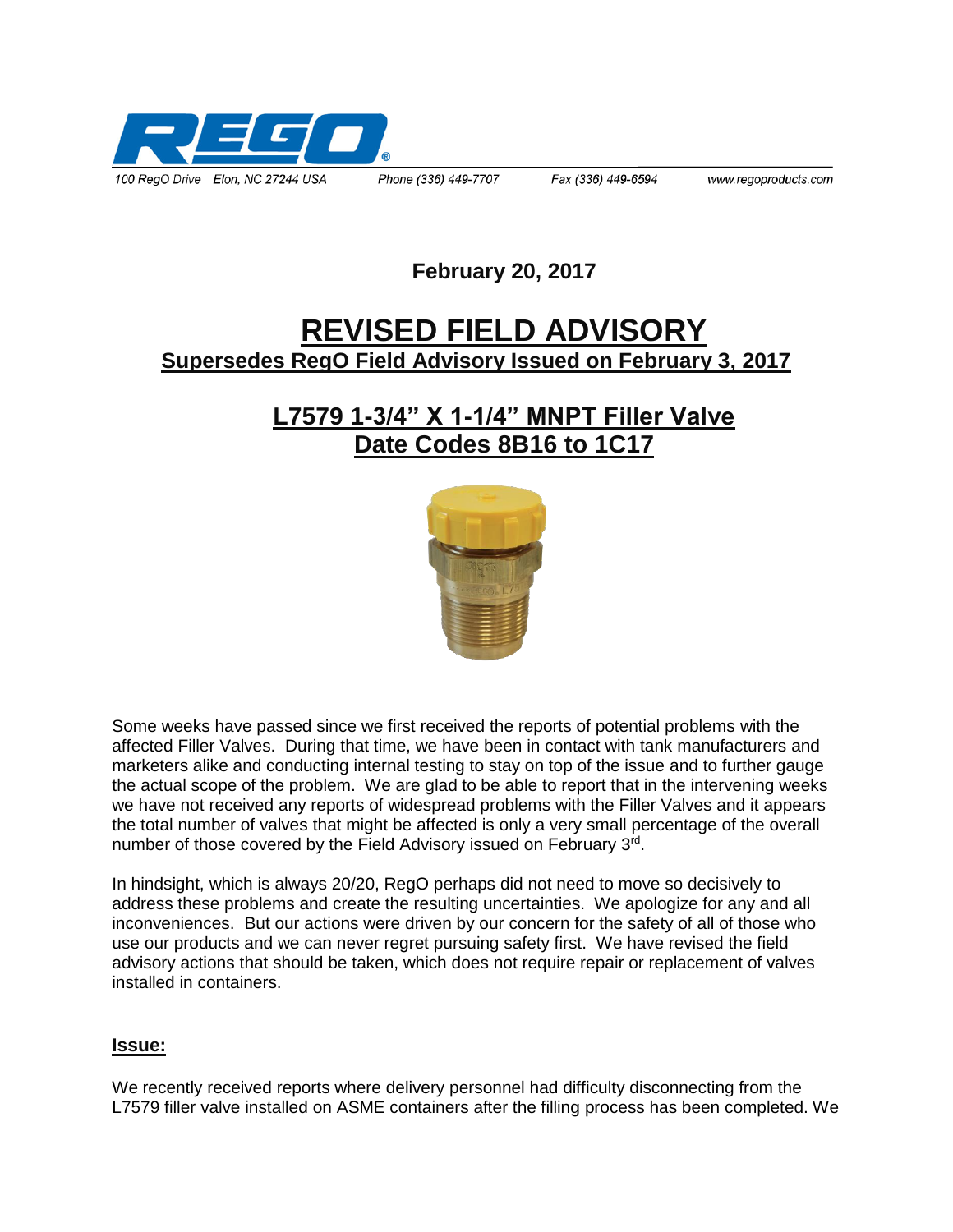have determined that the seat disc on the upper check may not fully return to the closed position due to interference with the guide in the upper body. This interference can create a leak in the upper check area making it potentially difficult to disconnect from the filler valve. **If the hose end valve is disconnected while the L7579 filler valve covered by this advisory is in this condition, a leak to the atmosphere can occur creating a fire hazard.** 



### **Where L7579 Filler Valve is Used:**

The L7579 Filler Valve covered by this Field Advisory has been installed on 420# DOT and ASME cylinders and ASME horizontal containers from 120 to 1,000 gallons W.C.; this includes both new and reconditioned containers.

#### **How to Identify L7579 Filler Valves Which May Encounter an Issue:**

The dates of manufacture of the valves covered by this field advisory are August second week 2016 (8B16) to January third week 2017 (1C17).



#### **Date Code Identification**